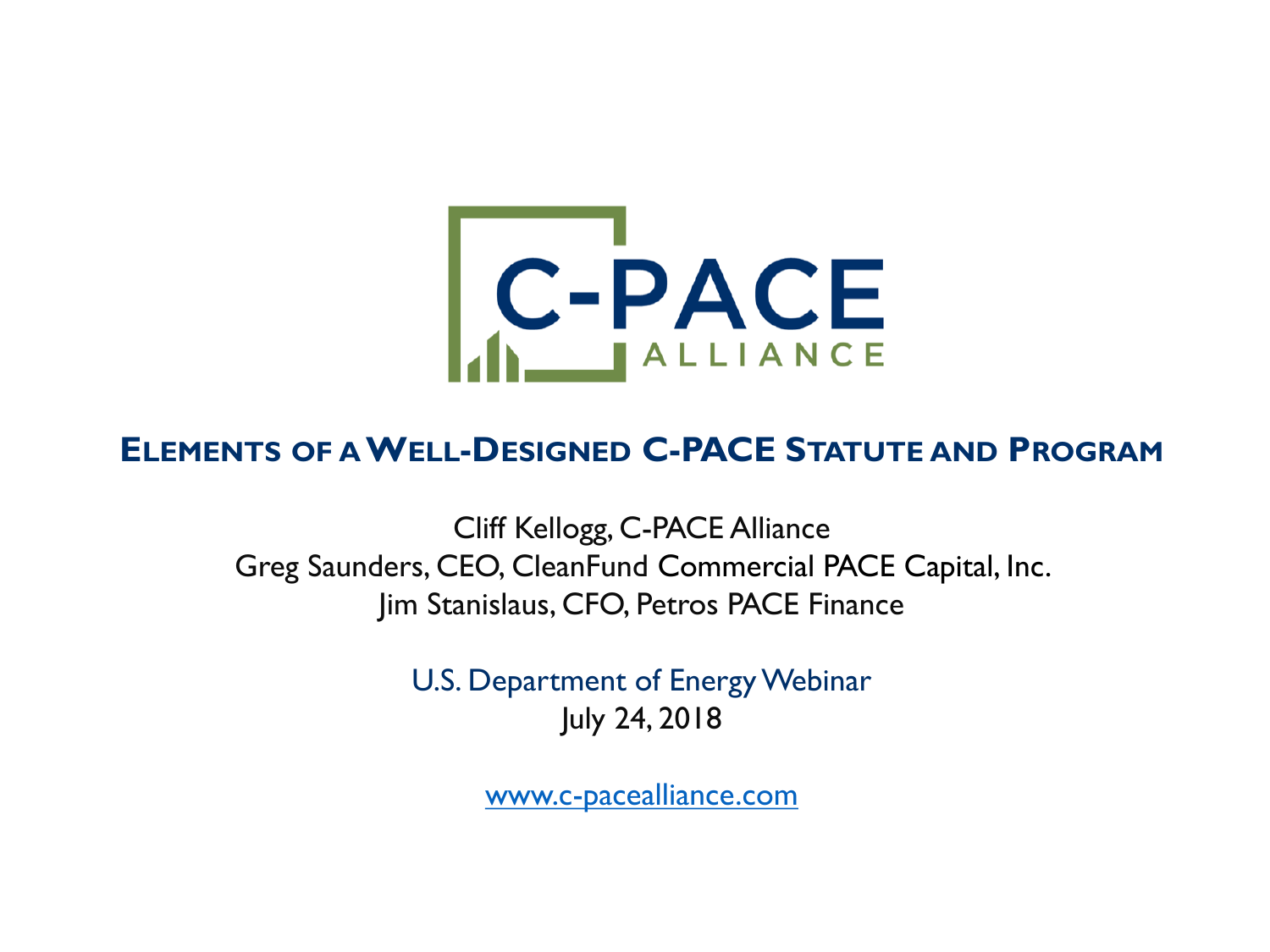

**A coalition of capital providers and transaction experts committed to achieving the public benefits of C-PACE by increasing the throughput of quality C-PACE financings**.

- 1. Technical assistance to programs
- 2. Thought leadership (best practices, white papers)
- 3. Develop / support Program Administration models



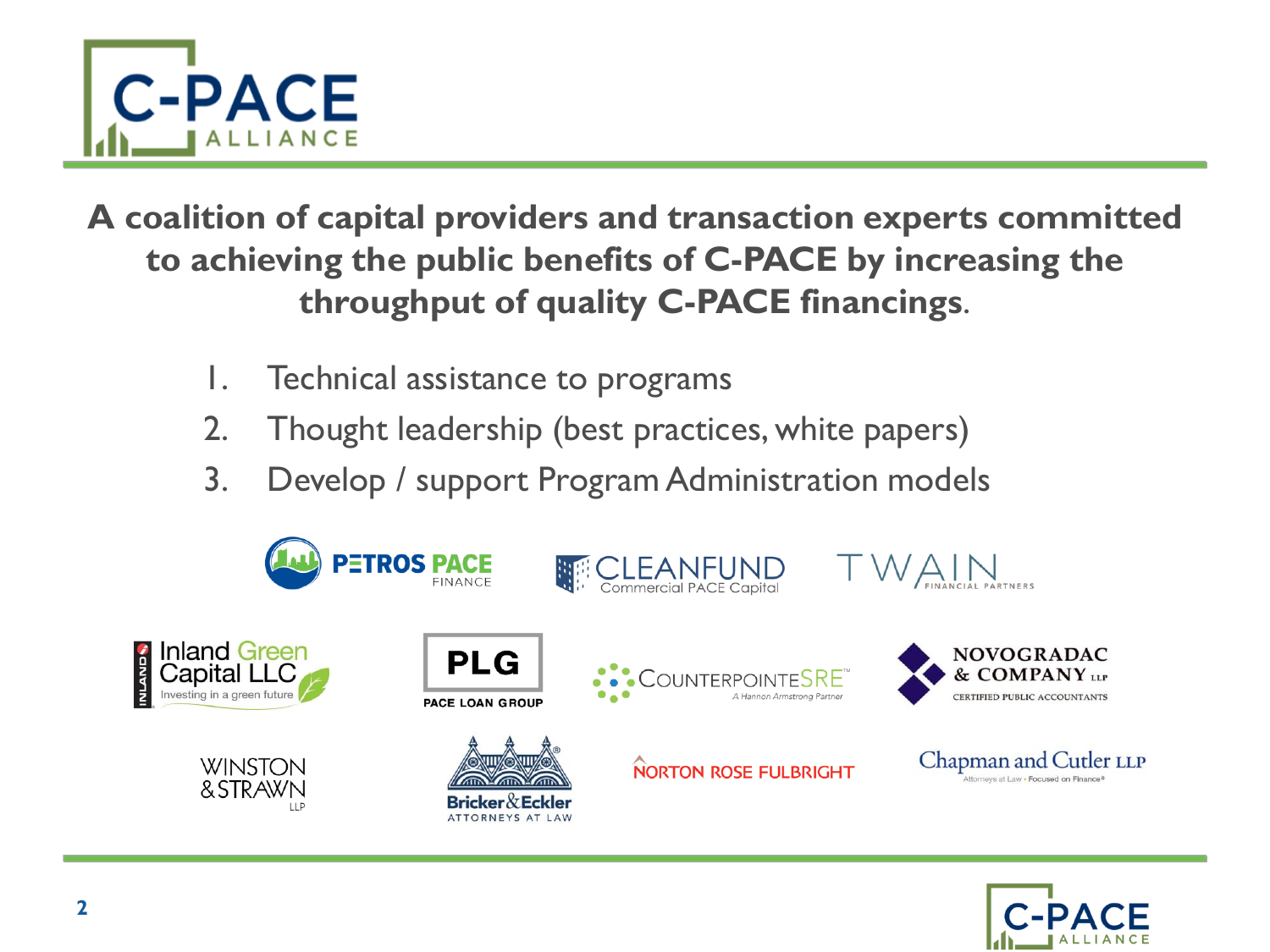# **Steps in Implementing a C-PACE Program**



#### See white paper at [www.c-pacealliance.com](http://www.c-pacealliance.com/)

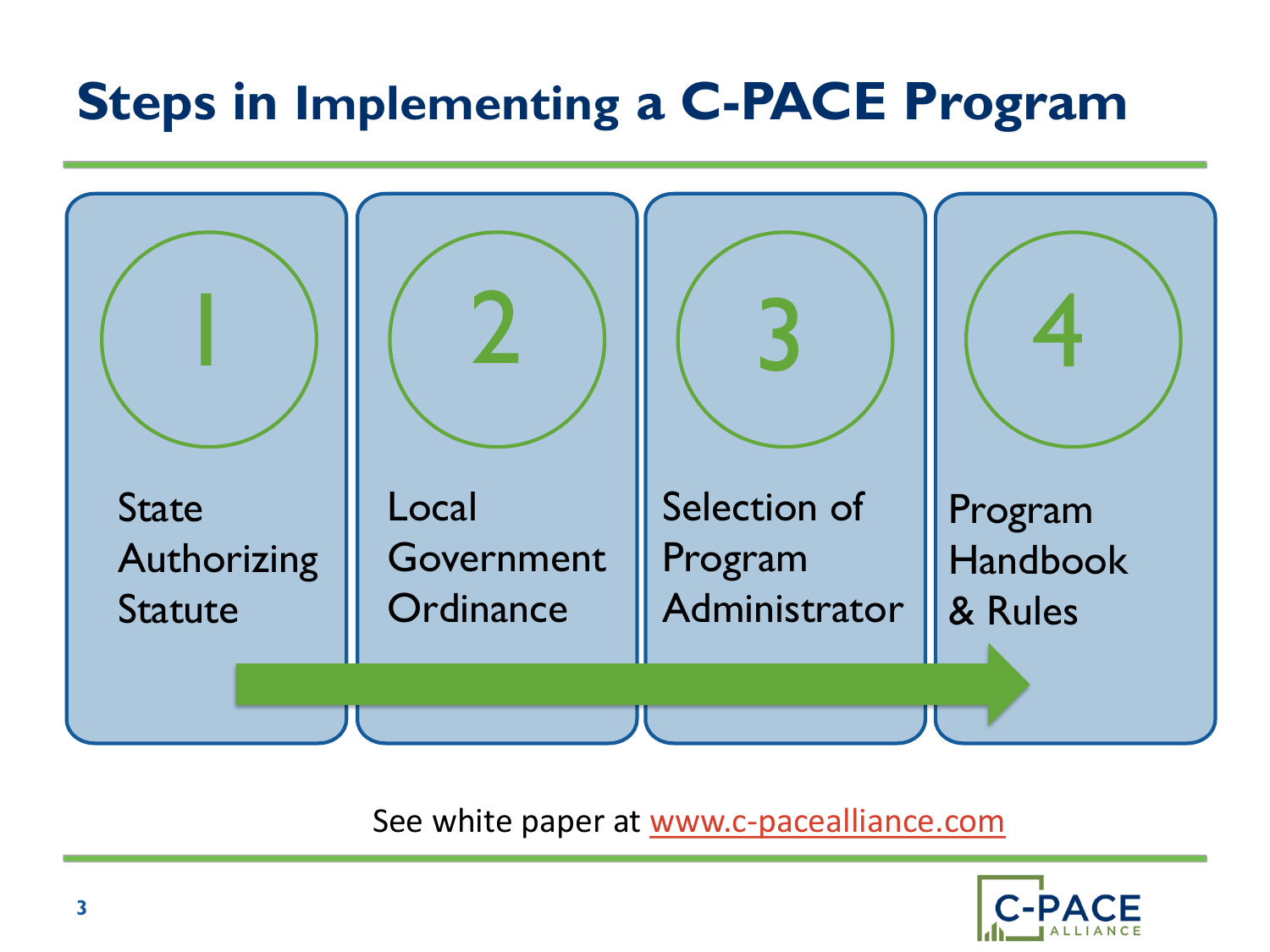

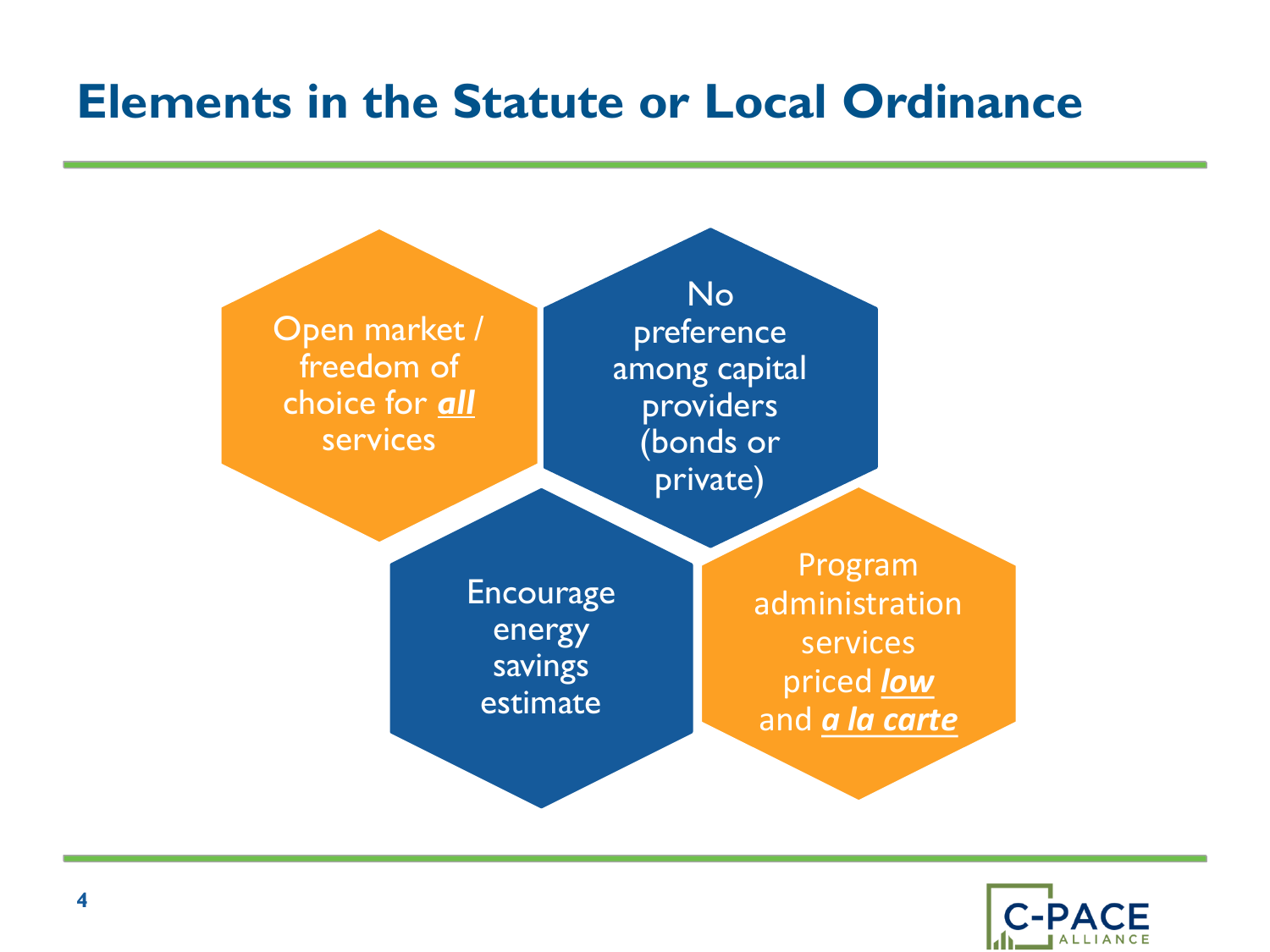| <b>Statewide</b><br><b>Consistency</b> | Ideally, encourages consistency via a statewide program<br>that local government may opt into. Possibilities:<br>$\triangleright$ Formal joint powers agreement w/ single PA.<br>$\triangleright$ Informal critical mass of local governments w/<br>model ordinances and documents.<br>$\triangleright$ Multiple PAs admitted as a group. |
|----------------------------------------|-------------------------------------------------------------------------------------------------------------------------------------------------------------------------------------------------------------------------------------------------------------------------------------------------------------------------------------------|
| <b>Replicability</b>                   | The PA and policymakers should develop turn-key<br>program (with documents available on its website)<br>that other counties and municipalities can adopt.                                                                                                                                                                                 |

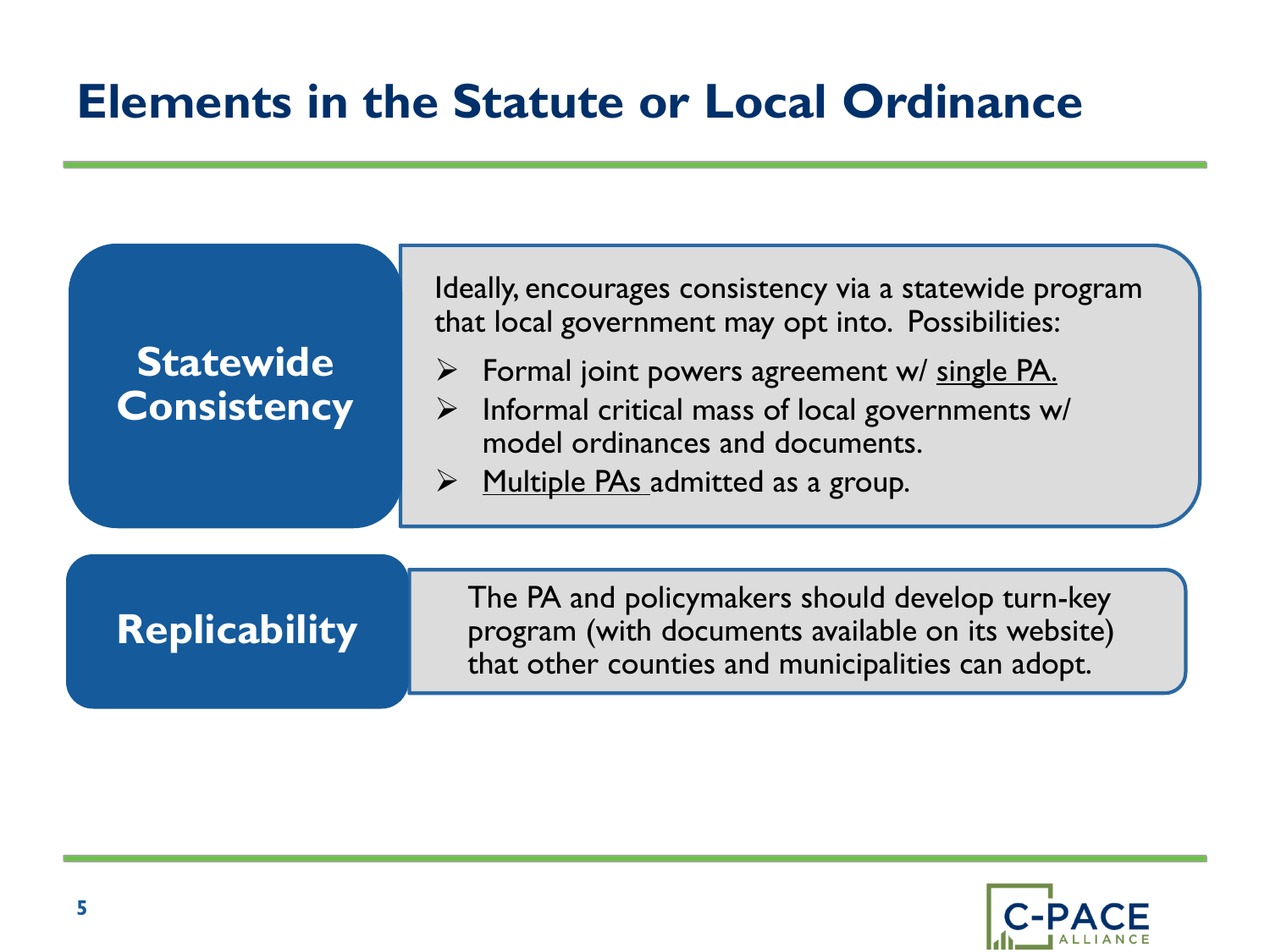#### May be enforced by the local government in the same manner as a tax lien against real property Effective *as of the funding of a project*, prior to any construction period. First and prior lien on the real property **Strong Credit Security**

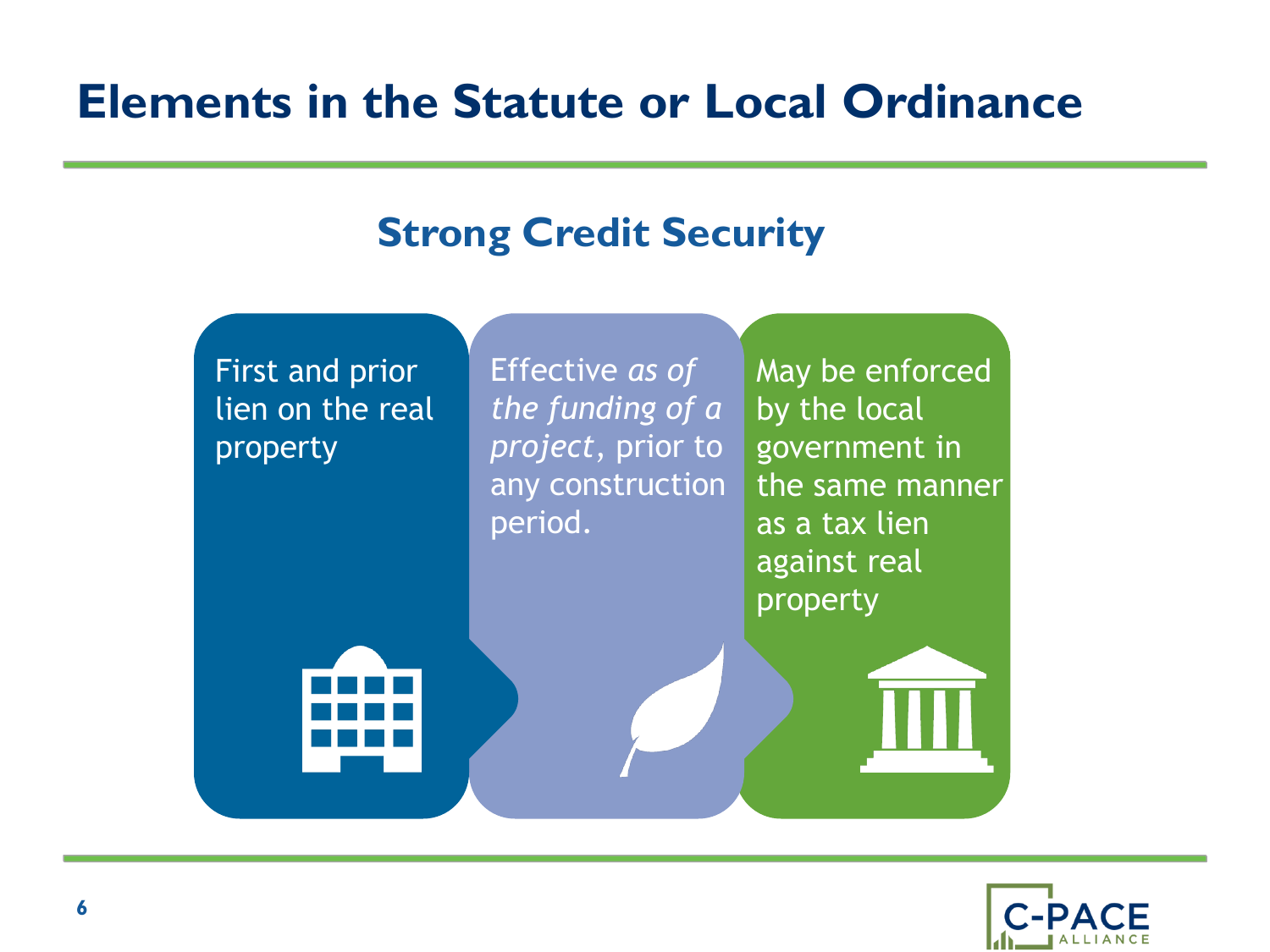#### **Mandatory Approval by Mortgage Holder**

Consent or acknowledgement, with:

- $\triangleright$  a description of the financing
- $\triangleright$  a certification that it does not create an event of default under the mortgage.

Simply giving notice of the financing to senior mortgage holders is not advisable.

### **Why?**

- $\triangleright$  Protects owner from mortgage default.
- ➢ Validates creditworthiness.
- $\triangleright$  Respects banks and avoids industry-level opposition.
- $\triangleright$  Lower cost of funds ultimately.

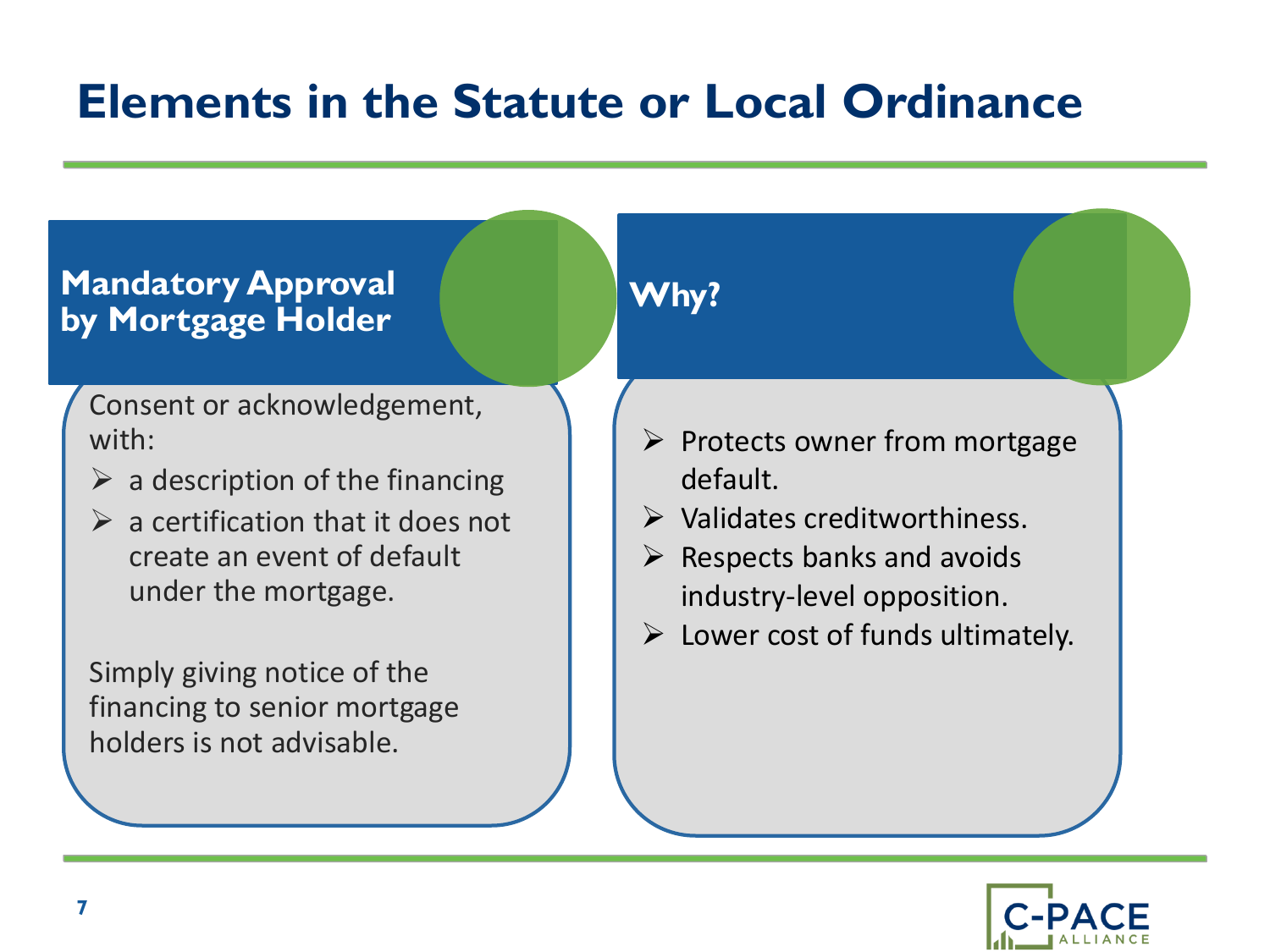# **Minimum Savings-to-Investment (SIR) Test**

time and cost. Overlooks benefits of resiliency, code compliance, healthier work environments, strategic benefits and tenant retention.

When energy prices are low, an SIR test becomes more difficult.

Adds complexity,



For new construction, the energy savings over a hypothetical baseline may not cover the cost of improvements.

If required, "savings" should be a comprehensive and inclusive.

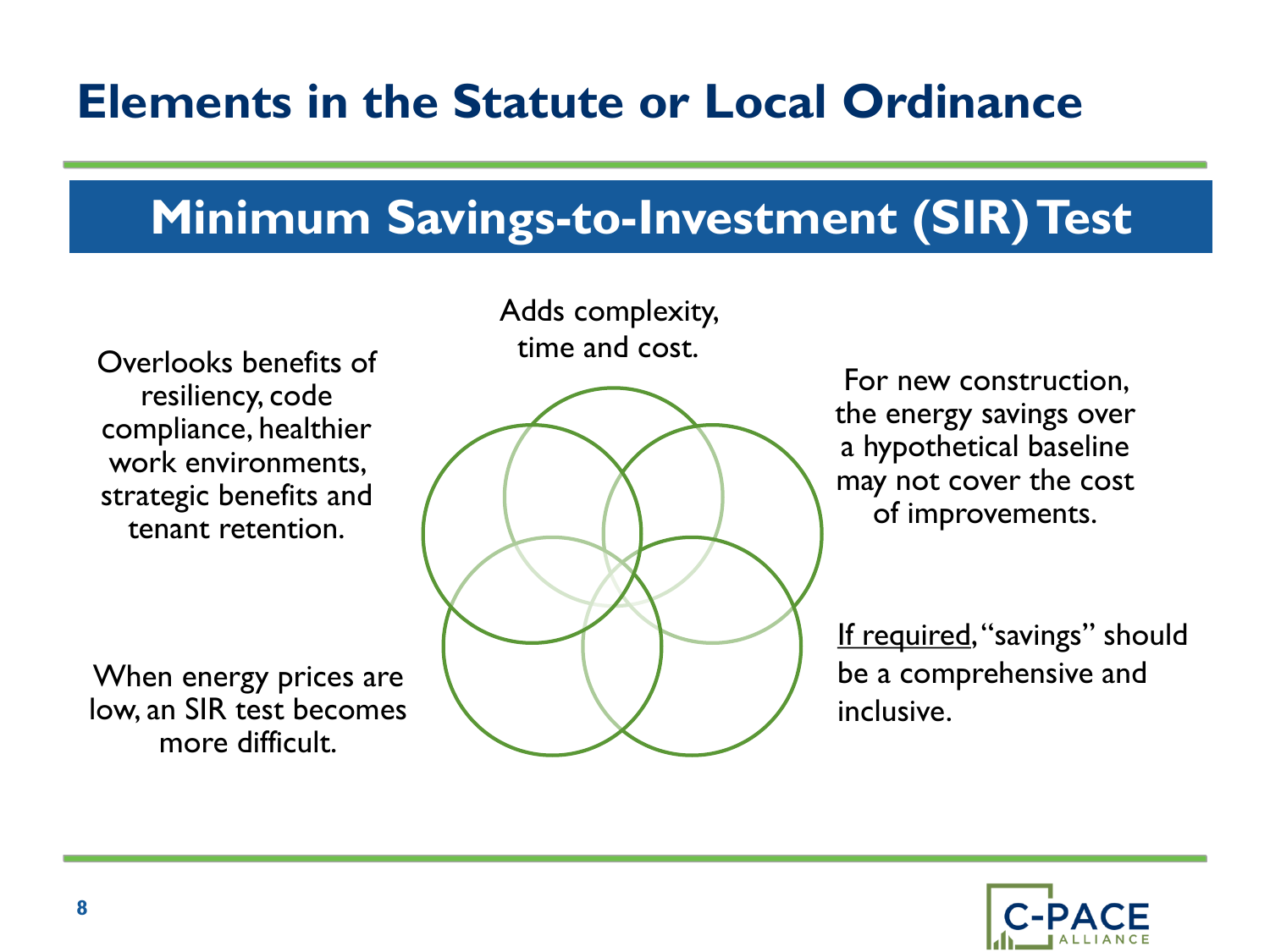### **Flexibility in Financing Terms**

- $\triangleright$  Term should match the life of the equipment, up to 30 years.
- $\triangleright$  Include the cost of materials and labor, fees, interest reserves, and all other costs pursuant to the financing and the project.
- ➢ Refrain from specifying *financial underwriting* parameters.
- ➢ Include renewable energy power purchase agreements or leases as eligible.

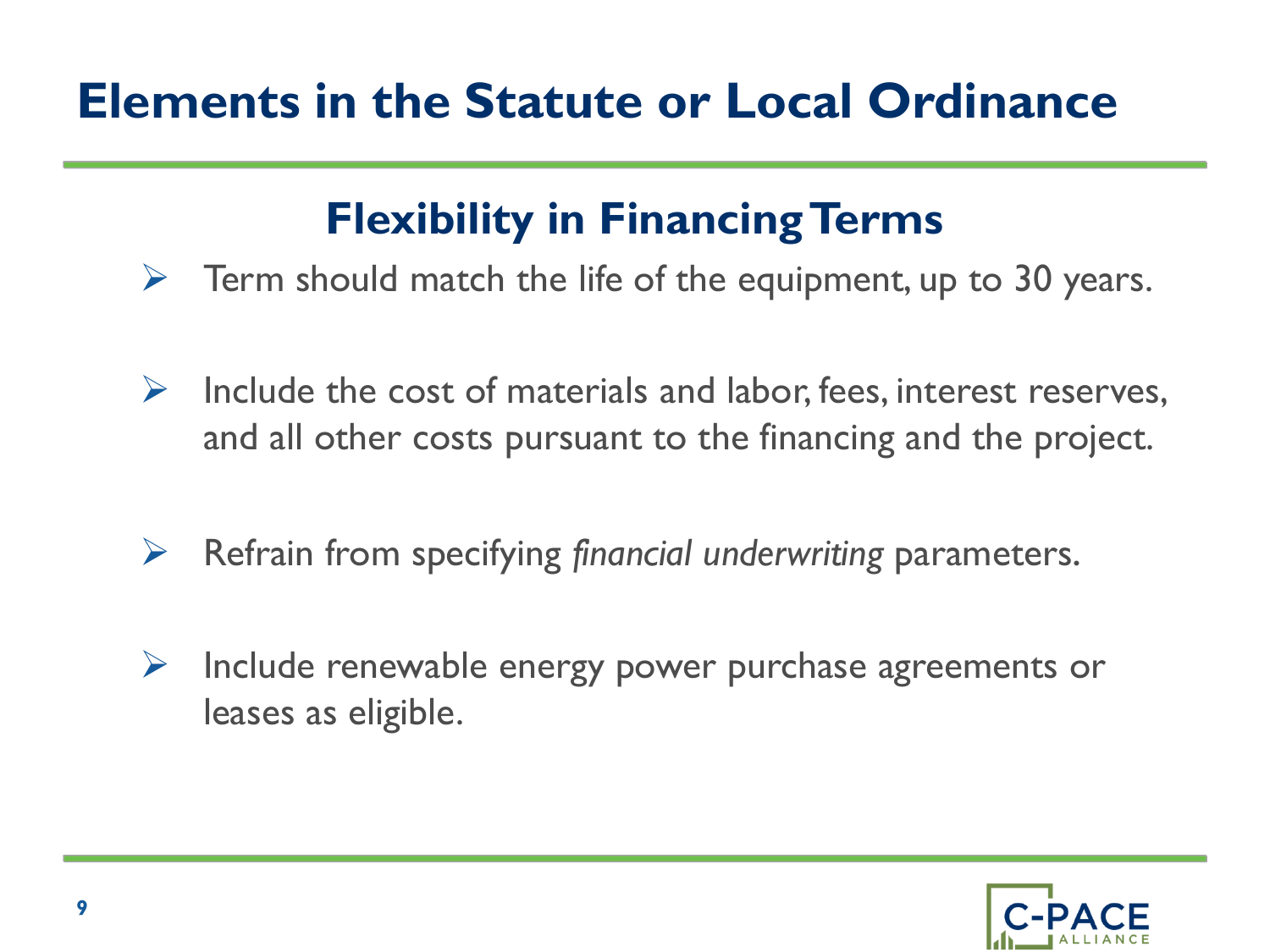### **Clarity of Roles**

| <b>Program Administrator</b>                    | <b>Capital Providers</b>                                                      |
|-------------------------------------------------|-------------------------------------------------------------------------------|
| Coordinate the design of program rules          | Cultivate financing opportunities and<br>provide capital at competitive rates |
| Certify projects<br>predictably and efficiently | Underwrite projects<br>consistently and efficiently                           |
| Manage and promote the program                  | Coordinate with PAs in the approval,<br>closing and collection process        |

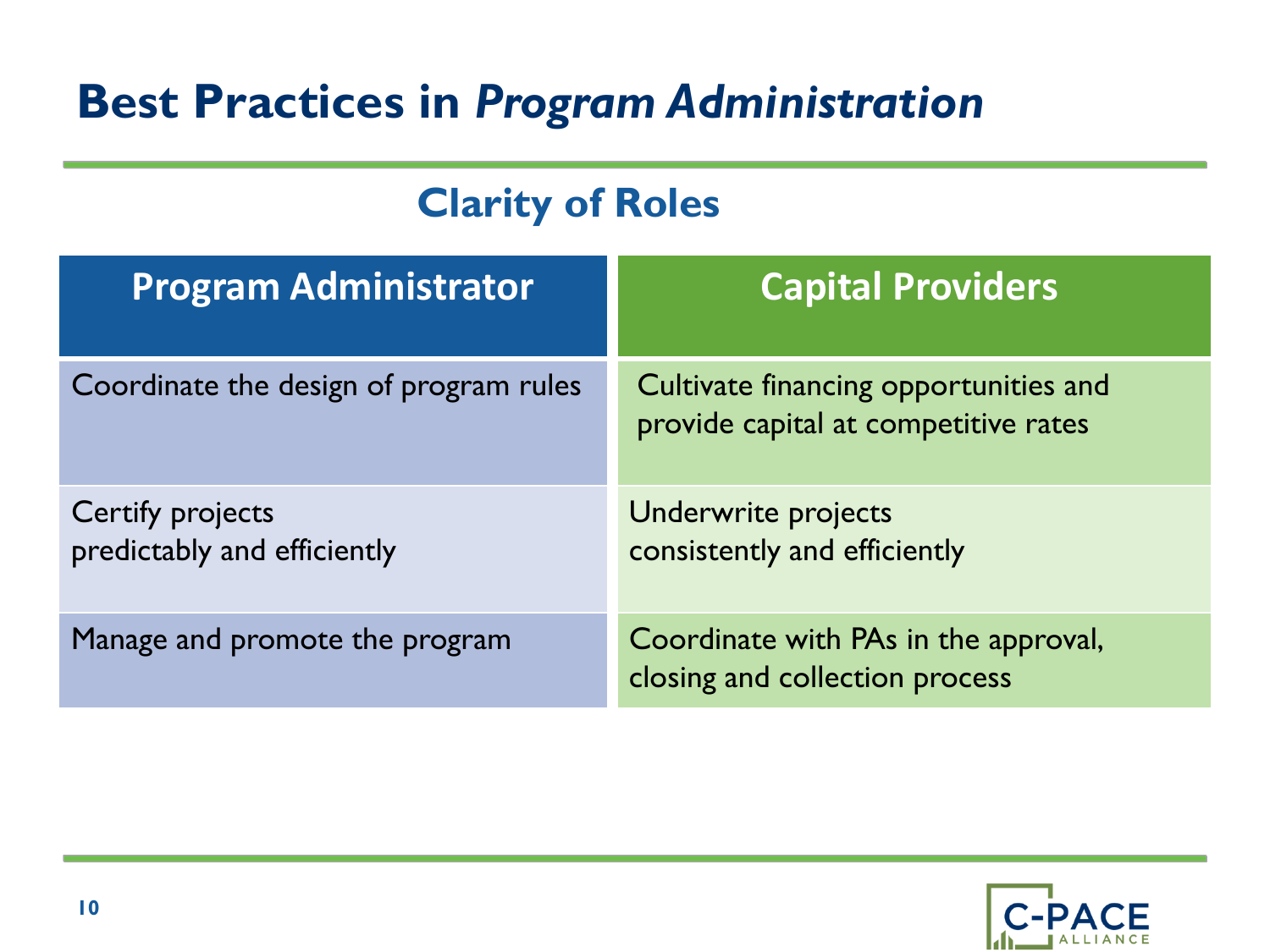**Billing**: Identifies the government official and tax assessor who collects assessments without personal liability. Alternatively, allows the Capital Provider to bill and collect from the Owner directly.

**Partial payment of property taxes**: Not permitted unless it is a voluntary prepayment.

**Clear rules on handling of funds:** Ensure that funds will not be lost, stolen or displaced. If not direct-billed by CP, payments should be made into a controlled lock-box, with a third-party firm ensuring proper flow-through of payments.

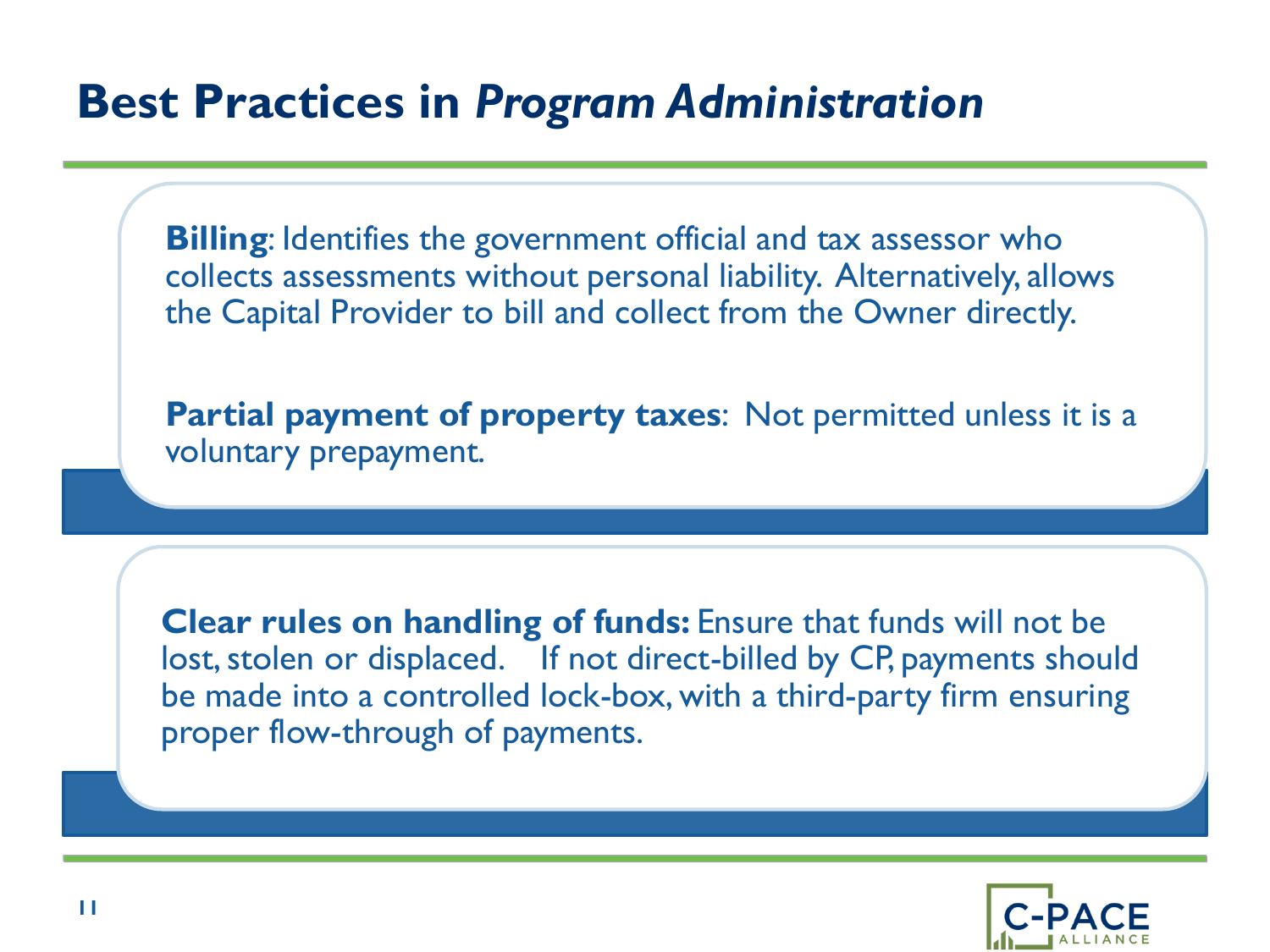### **Billing & Collecting**

**County performs the billing/collecting** along with ordinary property taxes. Enforcement by county pursuant to clear rules.

**Remittance period:** The time from receipt of tax payments to payment of CP should be minimized (<30 days) and reliable.

Billing/servicing not performed by CP or county should involve **strong institution with full disclosure of contracts** including clear rules of default and remedies.

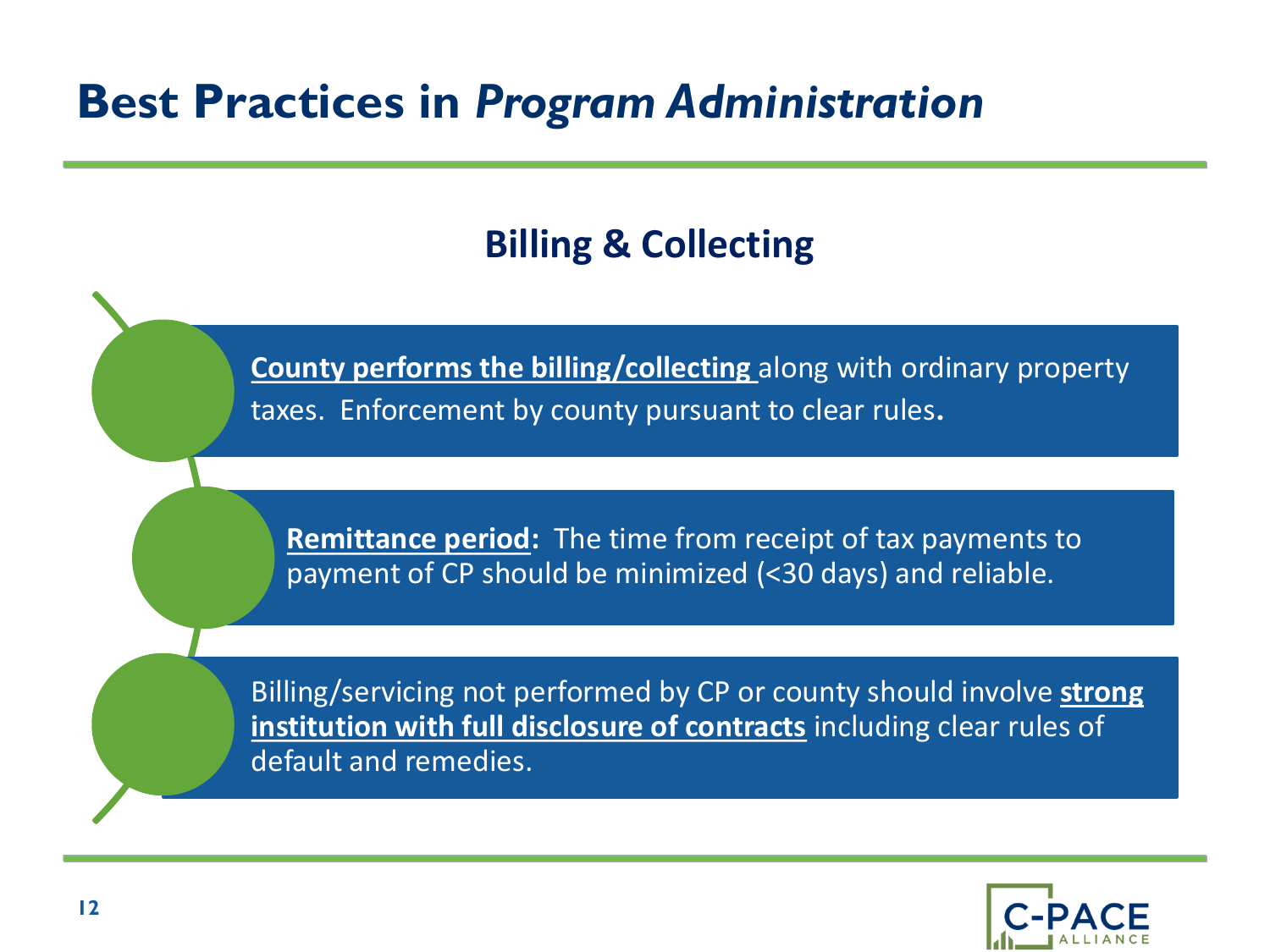#### **Procedures for Delinquencies and Foreclosures**

#### **Capital providers expect clarity on:**

- **- curing delinquencies;**
- **- the foreclosure (or tax certificate sale) process to enforce the assessment with minimal delay.**

**Allows the right to pursue remedies to be assigned to the Capital Provider.** 

**Publish a program handbook describing the collection and foreclosure processes and timelines**

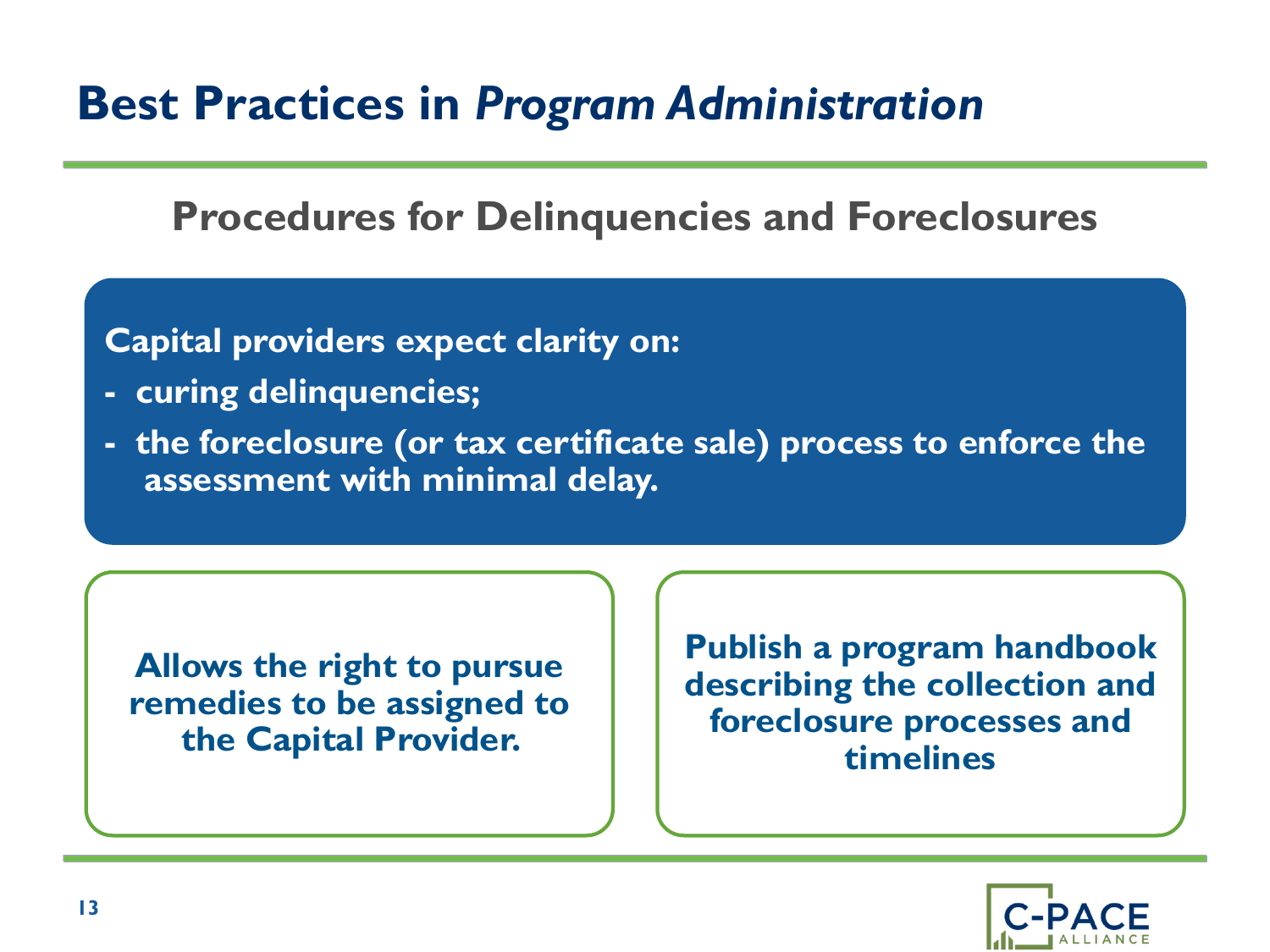### Program Administration Fees

- Should be reasonable considering the size and maturity of the market.
- High fees discourage property owners.
- Successful programs operate with low administration fees, capped pertransaction (One percent or less, with per-transaction caps of <\$75,000).
- Annual service charges should be discouraged or absolutely minimal.
- PAs typically need financial support to cover staff costs until the transaction volume is sufficient to offset these expenses.

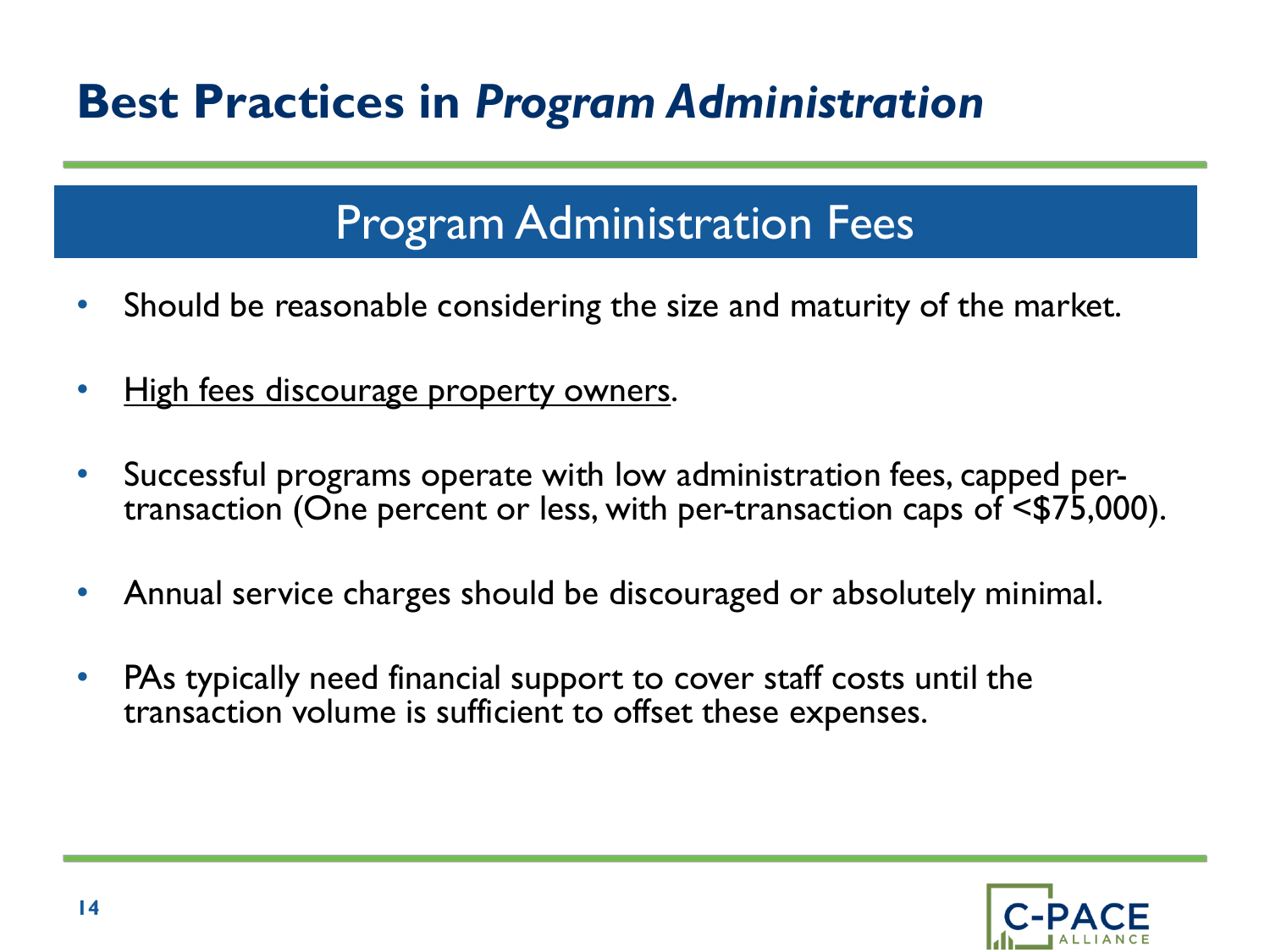# **Marketing, Education & Training**

C-PACE Alliance recommends a modest marketing budget in order to keep fees as low as possible.

**Message**: C-PACE is an *financing tool* that promotes the adoption of renewable energy and efficiency projects

MARKETING: **General** Awareness of C-PACE

EDUCATION: Seminars, panels and public speaking

TRAINING: energy savings analysts or project developers who attended a session

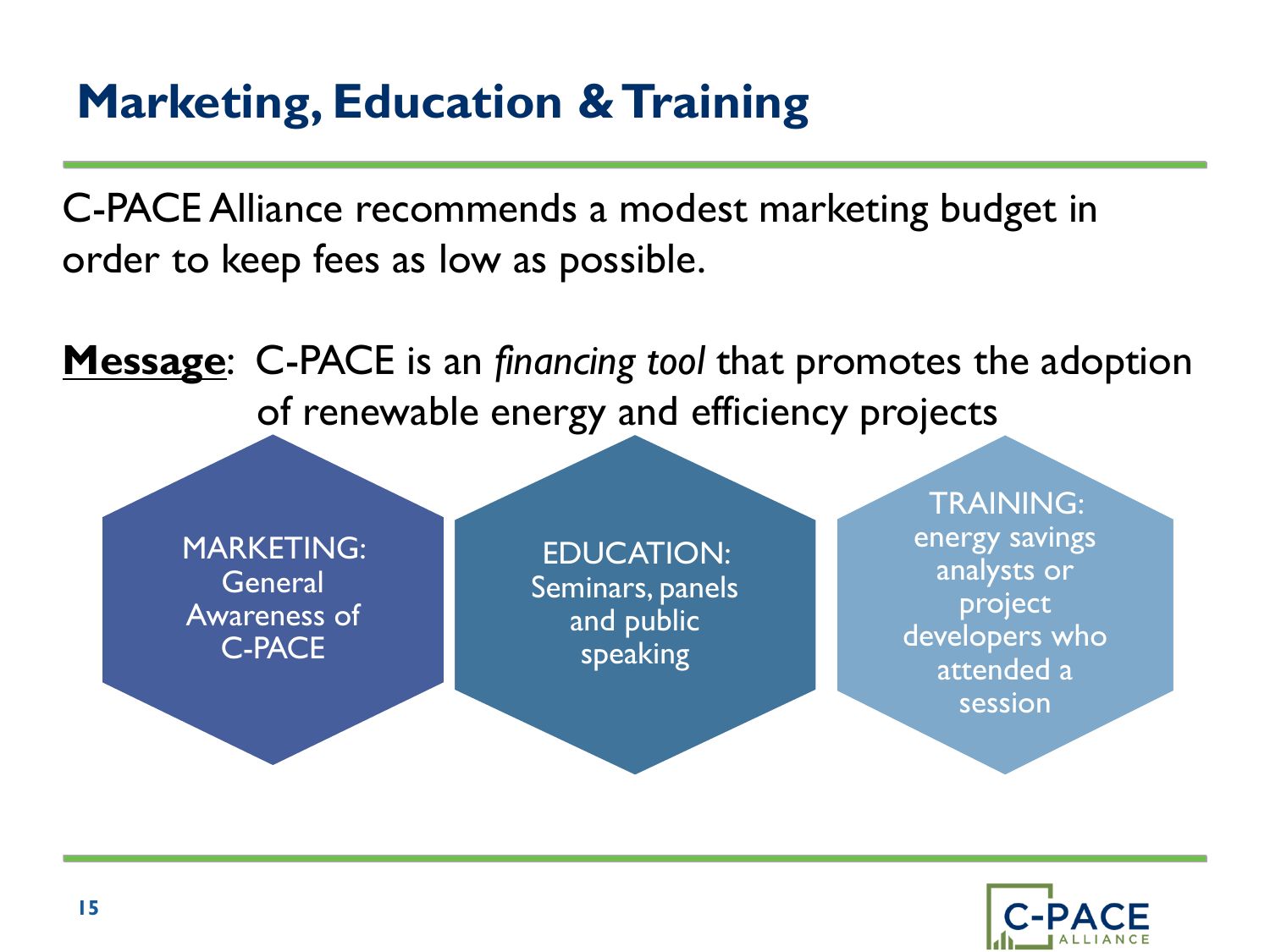

Cliff Kellogg, Executive Director ckellogg@c-pacealliance.com 202-744-1984

Greg Saunders, CEO CleanFund Commercial PACE Capital, Inc. greg.saunders@cleanfund.com

Jim Stanislaus, CFO & Co-founder Petros PACE Finance jim@petrospartners.com

[www.c-pacealliance.com](http://www.c-pacealliance.com/)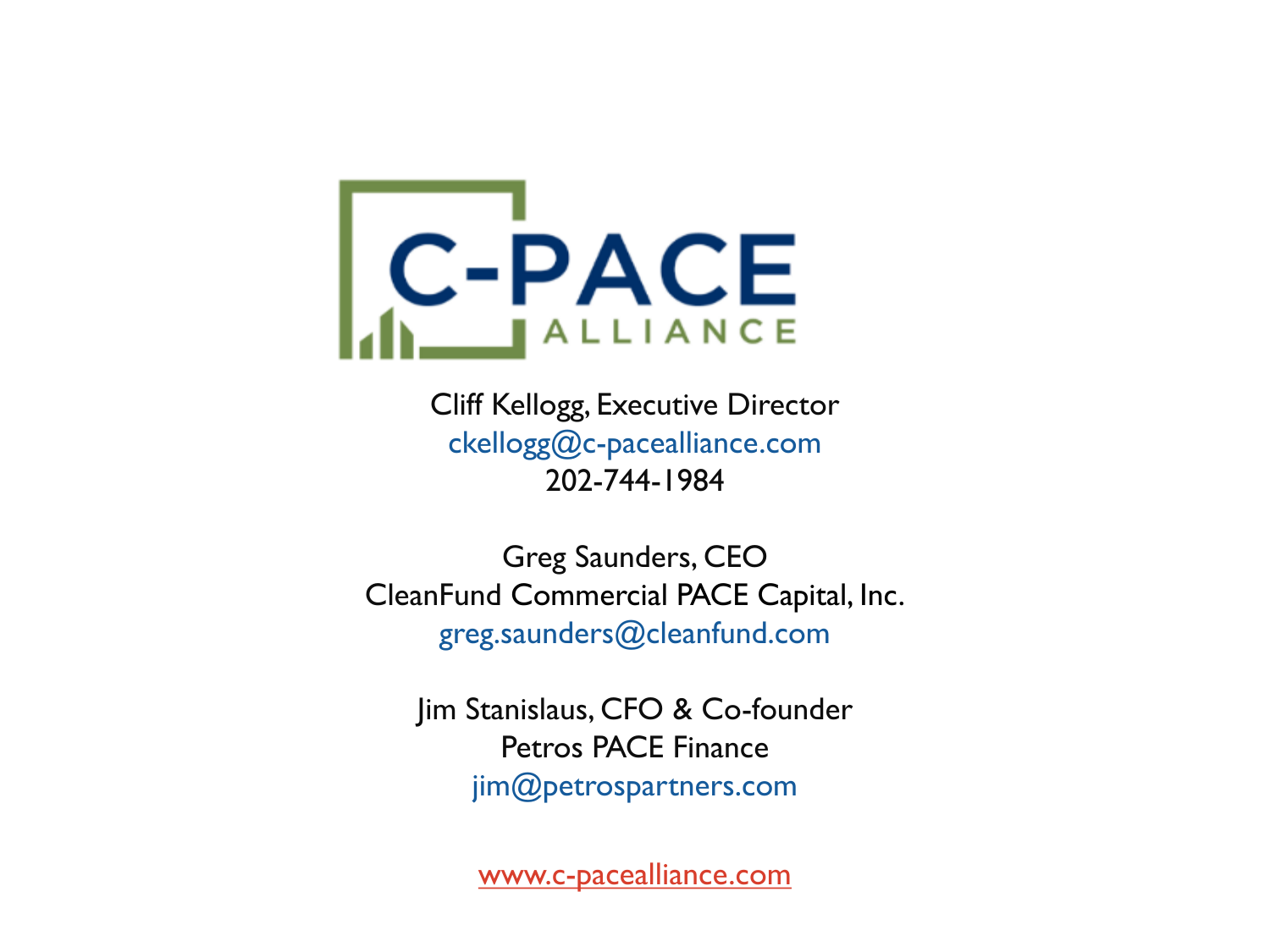# **Appendix: What are our common goals?**

Energy efficiency and more renewable energy Public interest improvements: seismic retrofits, storm resiliency measures, and water efficiency Transparency and simplicity Long-term, lower-cost financing Local economic development High usage of C-PACE

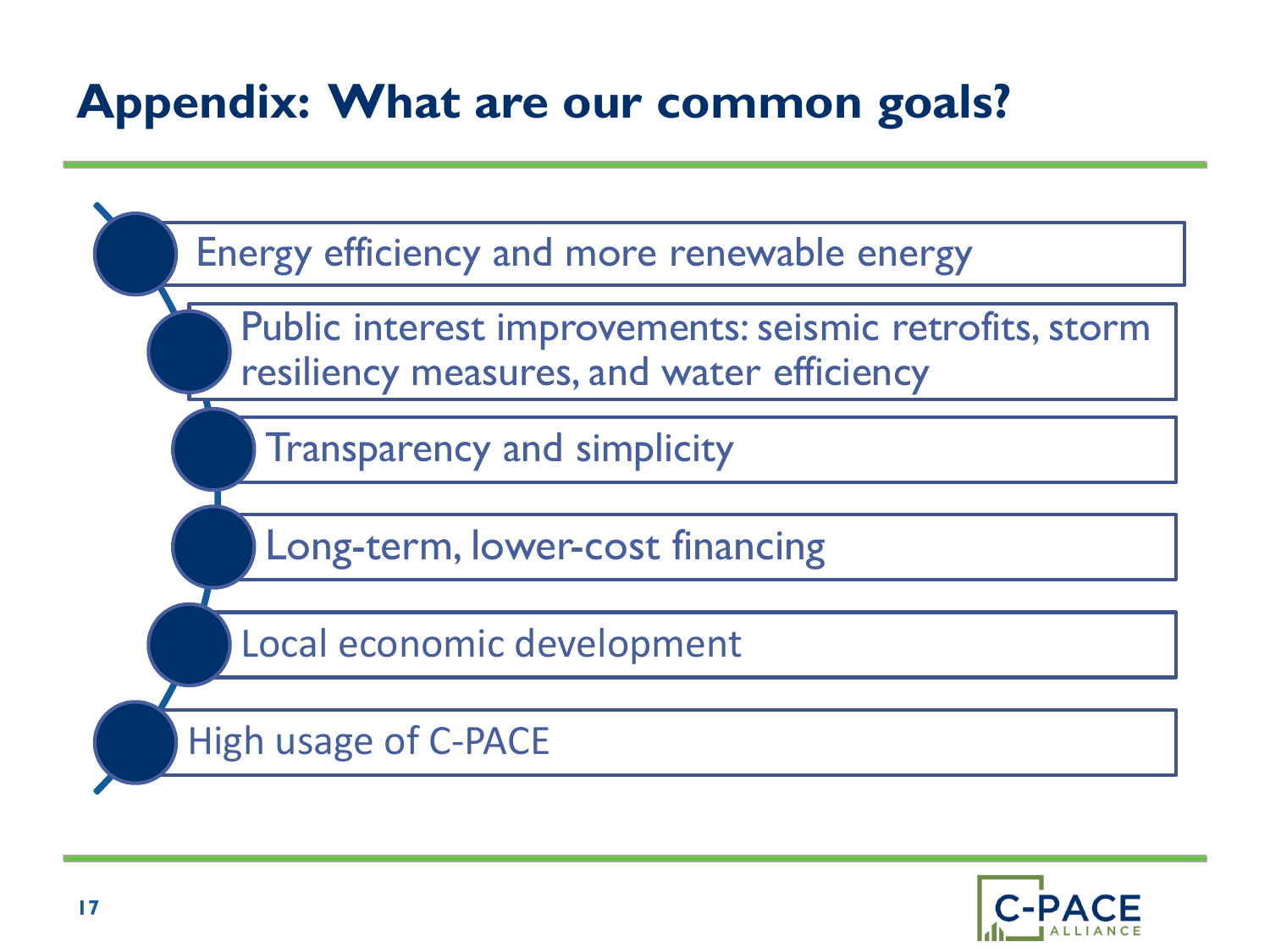



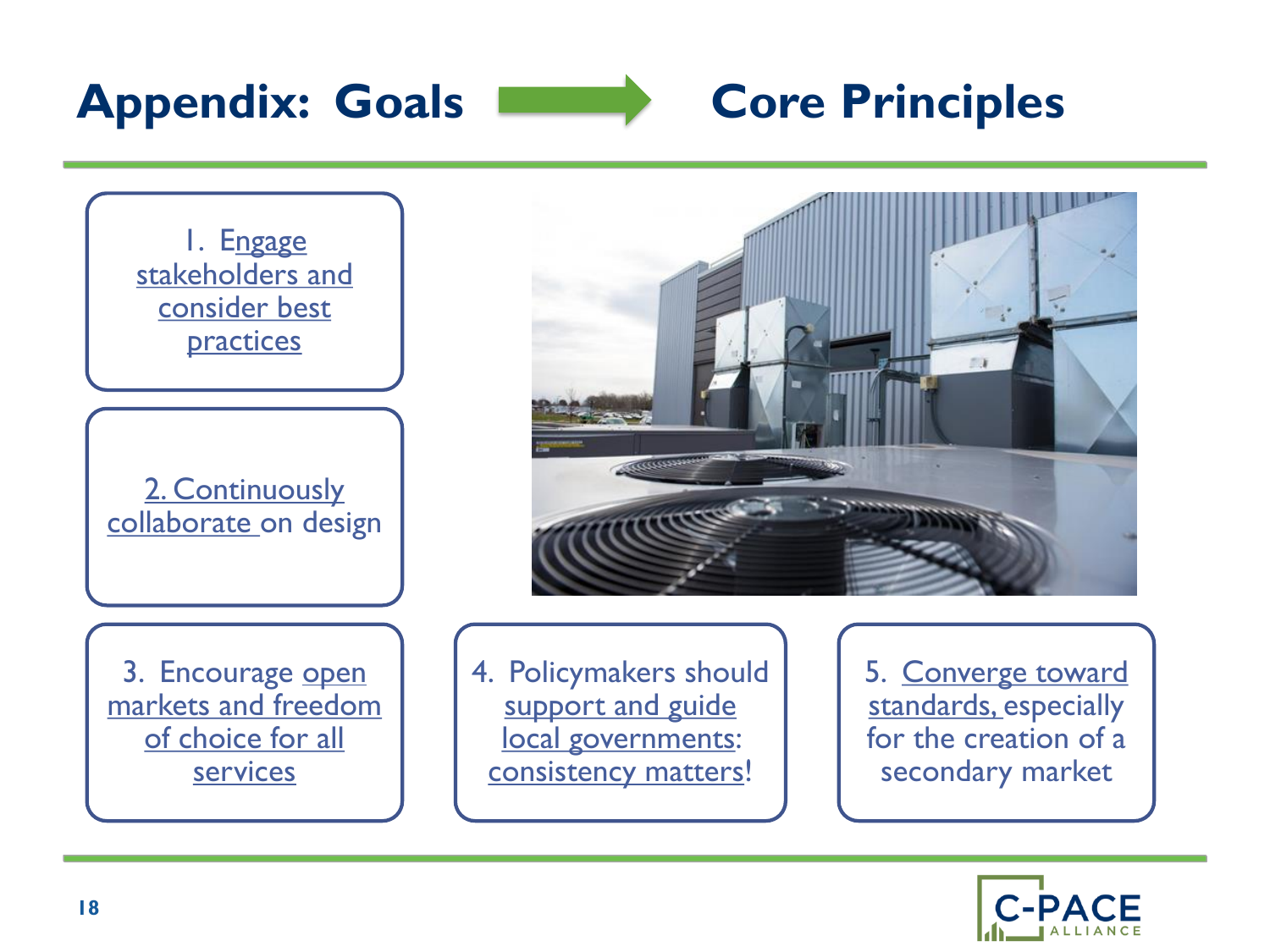## **Appendix: Best Practices in** *Program Administration*

**Drafting Documents**

Create program documents in collaboration with capital providers.

Create a standard form assessment contract that defines method to collect assessments..

Allow capital providers to tailor their financing documents.

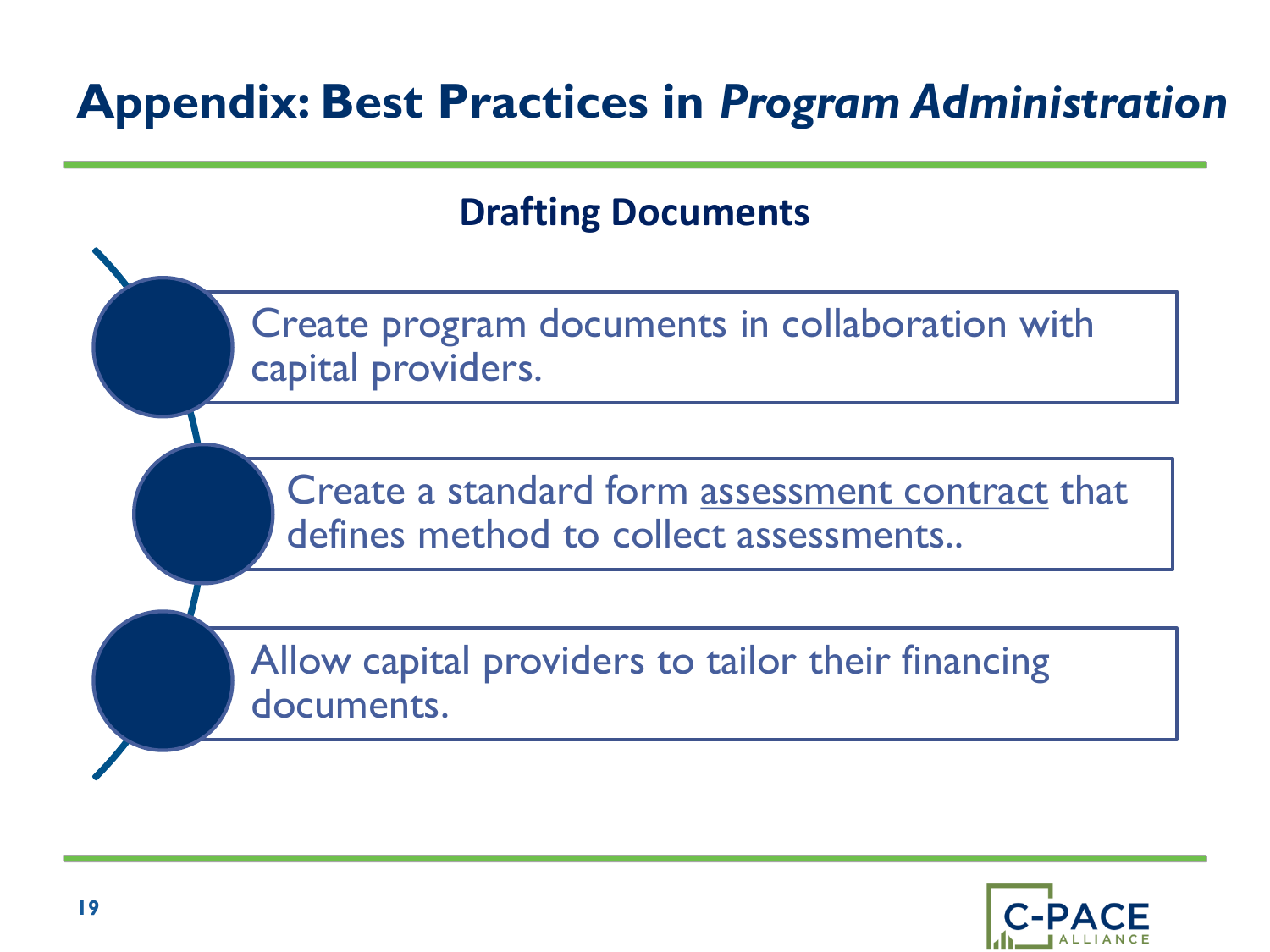

### **Certification of Project Compliance**:

The PA or the local unit of government should provide a written statement on request that the C-PACE financing for a particular property meets the program requirements.

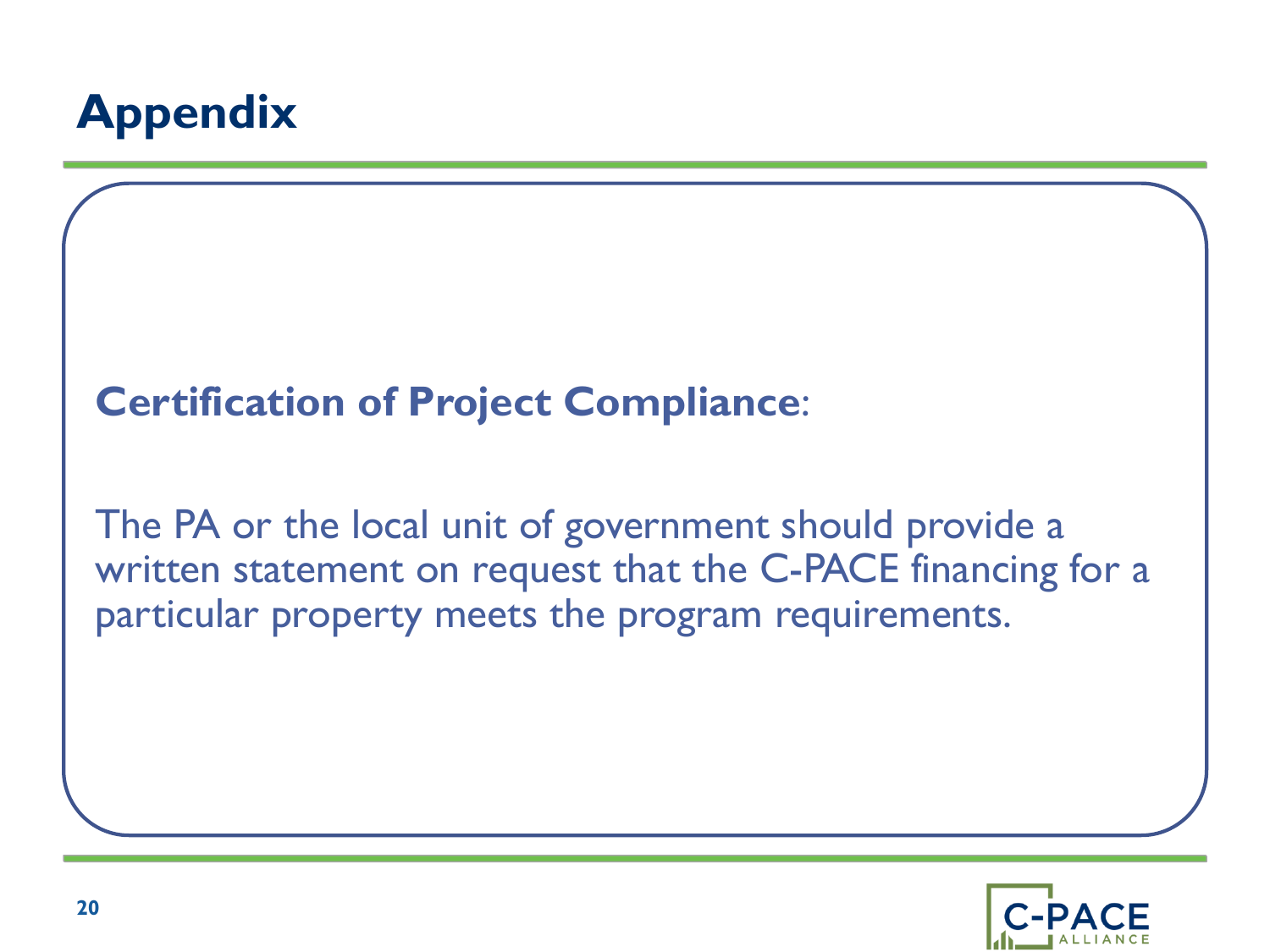### **Appendix**

#### **Underwriting by Capital Providers**:

Allows Capital Providers to perform the financial underwriting to confirm the Property Owner's ability to repay the assessments. PAs should not do any financial underwriting, because it duplicates the Capital Providers' work with no marginal benefit.

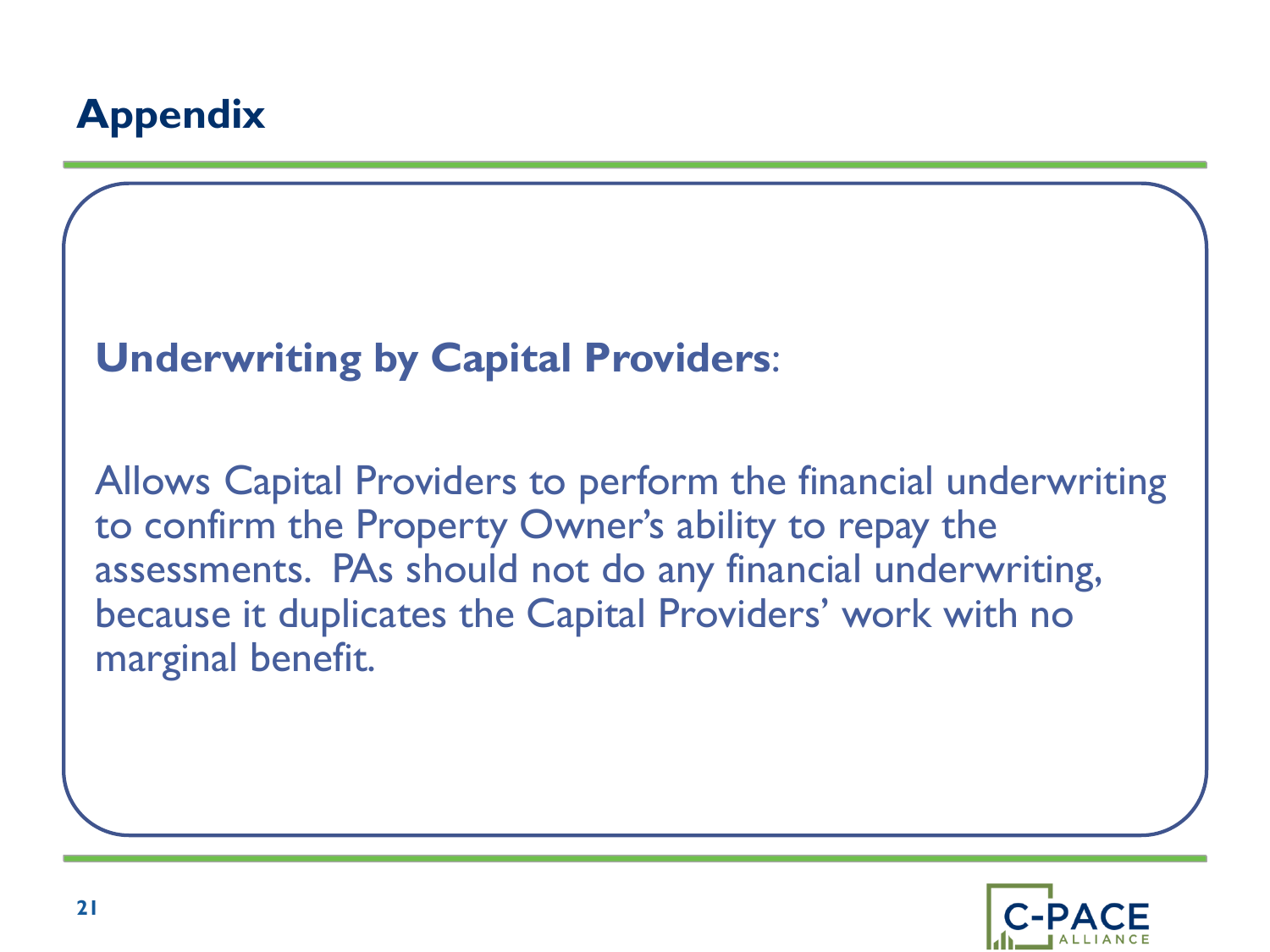### **Appendix**

### **Efficient Closing Process**:

Predictable, transparent and efficient. The closing process must also be in a proper order for Capital Providers, for example, the tax assessment must be in place before (or contemporaneously with) the project's funding.

Most Capital Providers transfer the C-PACE financing to a secondary institutional investor after closing, so a smooth transfer process is also important.